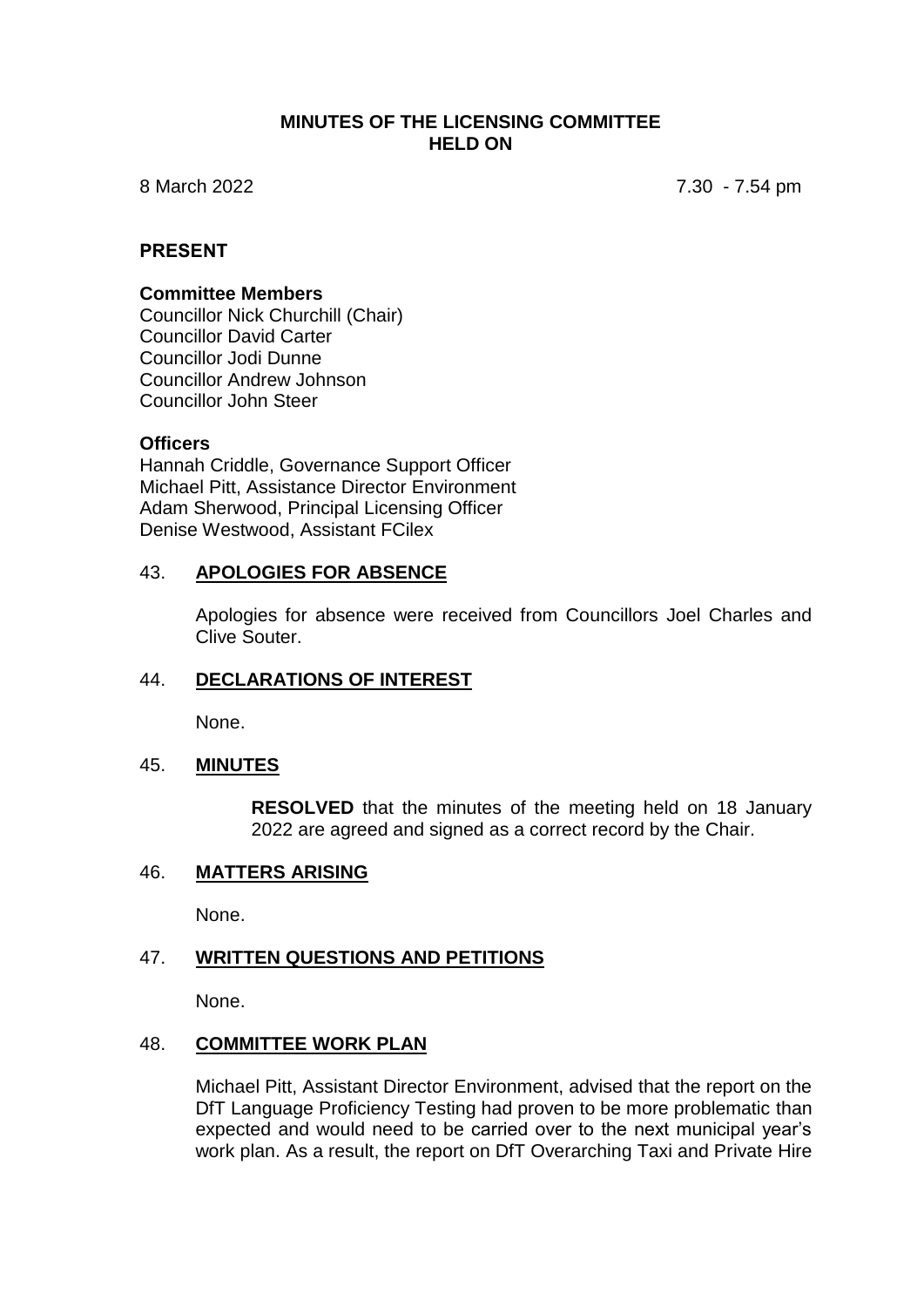Standards would also need to be carried over and would come to Committee in September 2022.

Michael Pitt advised the Committee that the reports on the impact of the Covid-19 pandemic on licensing procedures and an update report on street drinking would come to Committee in July 2022.

**RESOLVED** that the work plan was noted.

# 49. **RESPONSE ON GAMBLING POLICY CONSULTATION**

The Committee received a report on the response to the Gambling Policy consultation and the proposed Gambling Act 2005 Licensing Policy Statement.

## **RESOLVED** that:

**A** The Licensing Committee recommend to Full Council adoption of the Gambling Licensing Policy Statement for the purposes of the Gambling Act 2005 as proposed in the body of the report and attached as Appendix A to the report.

## 50. **DEPARTMENT FOR TRANSPORT STANDARDS - REVIEW OF TAXI/PRIVATE HIRE DRIVER LICENCE DURATION**

The Committee received a report on the licensing process for Hackney Carriage and Private Hire drivers license durations and medical certificate requirements.

# **RESOLVED** that:

- **A** The Licensing Committee recommends to Full Council that the licensing process for Hackney Carriage and Private Hire drivers continue to permit 1-year and 3- year licence applications.
- **B** The Licensing Committee notes the procedural change to medical certification requirements that will allow drivers the option to apply for a 3-year licence at each renewal.
- **C** Subject to A and B, the timescale for the introduction of the procedural changes be implemented as agreed by the Assistant Director Environment and the Chair of the Licensing Committee to allow administrative and software adjustments to be made.

# 51. **REFERENCES FROM OTHER COMMITTEES**

None.